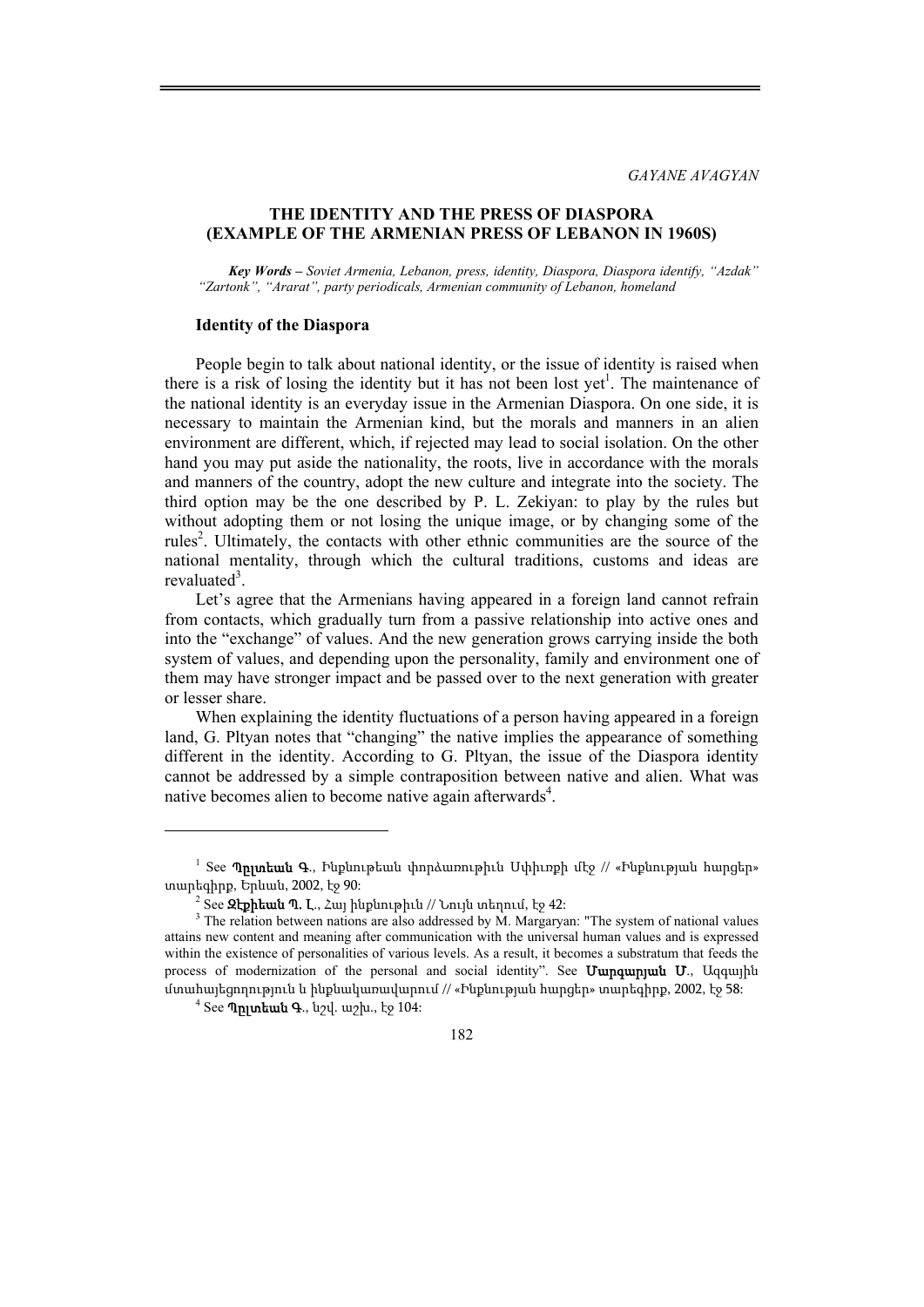A question arises: whether it is necessary to differentiate the Diaspora identity of the Diaspora instead of the generalized national identity? It is a kind of hybrid which definitely includes several identities like the identity of ethnic origin and of the national environment, where the individual lives. Identity is not frozen, instead it is expanding, incorporating new values, which however are in harmony with the identity and complement it. According to S. Holly's definition, our identity is determined not only by the past, but also by the future, hence it is "a matter of "becoming" as well as of "being"<sup>".</sup>

According to observation of V. Sahakyan, the identity is a situational-dependent matter: in each environment the identity is expressed in unique form<sup>2</sup>. For example, in any event organized by the Lebanese Government for its citizens, will it be an election or a meeting, the Armenian participates as a Lebanese as the adopted decisions will impact her/his civil activities. Meantime she/he attends the events organized for commemorating the victims of the Great Genocide as an Armenian. The splitting of the image of a person living in Diaspora is inevitable.

When speaking about the "Diaspora" phenomenon, the Armenian theoretician Kh. Tololyan identifies the idea of "multilocality" – the idea of living in or being associated with many places, when the Diaspora representative realizes that there is another place that is important, with which she/he is not physically but mentally associated<sup>3</sup>.

Giving priority to the formation of the first Diaspora generations which have "experienced" the disaster,<sup>4</sup> it would be preferable to discuss the identity issues of Armenian Diaspora established in Lebanon after the Great Genocide and its reflection in the party press in 1960s.

## **The Issue of Identity Fragmentation on the Example of Lebanese Armenian Community**

Like other countries, the Armenians were present in Lebanon before the Genocide. However, the great inflow has started after the disaster of the beginning of 20th century. Unlike other countries, the leadership of Lebanon provided free social, religion, cultural and educational life to Armenians. As a result, the organized formation of community social structures has started. It is not a matter of coincidence that the Lebanon, where the Diaspora had clear self-organized structures starting from schools to party clubs and where future clergymen, teachers, physicians and party activists for other Armenian colonies were prepared was considered as the Diaspora centre, or an attempt was made to make it such. However, even in Lebanon it is

<sup>&</sup>lt;sup>1</sup> See Hall S., Cultural Identity and Diaspora, Identity: Community, Culture and Difference. Jonathan Rutherford ed. London, 1990, p. 225. 2 Սահակյան <sup>Վ</sup>., «Փոփոխվող սփյուռքները. հայեցակարգեր <sup>և</sup> մոտեցումներ» ամառային

ծրագիր, Հայկական բարձրագույն կրթության նախաձեռնություն, ՀԱՀ, Երևան, հուլիսի 10-21, 2017:

<sup>&</sup>lt;sup>3</sup> **Թոլոլյան Խ.**, մաս 1 https://www.youtube.com/watch?v=xvZ74kGxA5w (audio material)

<sup>&</sup>lt;sup>4</sup> Considering the factor of Armenian Genocide of 1915-22, R. Cohen defines the type of Armenian Diaspora as a "victim diaspora". See **Cohen R**., Global Diasporas: An introduction, Second edition, Taylor & Francis, 2008, p. 39.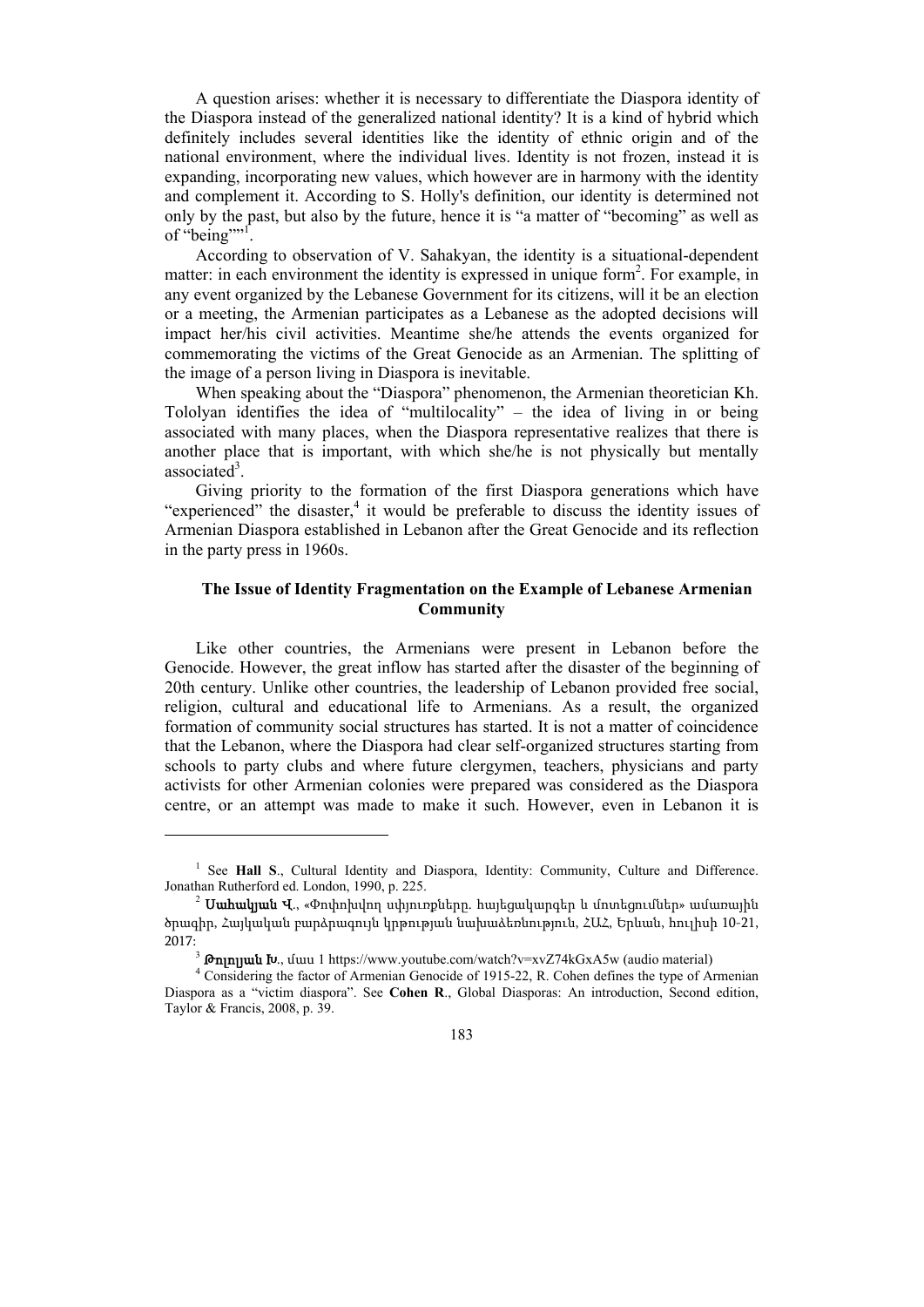difficult to speak about a common Diaspora identity or Lebanese Armenian identity. The separation based on party belonging, followers of Christianity branches, separation into the dwelling districts of Dashnak party [*Armenian Revolutionary Federation Party*], Ramgavar party [Armenian Democratic Liberal Party] or Hunchakyan party [*Armenian Social Democratic Party*], the differentiation by political orientation compel us to assume that in case of Lebanese Armenian Identity we again face the same fragmentation problem. Add to this the daily routine life in the Arab world, it would turn out that the Arab and Armenian identities in the Lebanese Armenians are indivisible.

Let us discuss the next chain link. The national identify for a person who appeared in the Lebanon is different from that of the person appeared in the US because of the alien who exists in her/him and the type of interrelations the between national and the alien. In addition, there was another more global segregation of identity – a "barrier" segregation. A Soviet identity was build up in the USSR and a Diaspora identity – in the Diaspora, for which the language, the culture and the Armenian Cause – "Haydat" were important. It looked like those identities counter balance each other in 1960s. Starting from 1960s the USSR has been building up the idea of "the Soviet Armenia is the motherland of each Armenian"<sup>1</sup>.

### **The Press as an Expression of Multi-layer Identities**

The disarrays in the Soviet Armenia, Diaspora and particularly in the life of Lebanese Armenians inevitably should have been reflected in the Armenian press of Lebanon in 1960s. The multi-layer identity of a Diaspora Armenian, in this specific case of a Lebanese Armenian, may also be seen in newspapers, and vice versa, it may be seen how the direct or indirect efforts of the press are trying to impact the formation of multi-layer identities or to attribute complexion to the identity conception.

One of the differentiations is made based on the party belonging or ideological orientation, which consequently implies differentiation during the attendance of educational, cultural, religion, youth and even sport events organized by a specific party. Naturally, "Azdak" of ARF, "Zartonk" of the ADLP and "Ararat" of the ASDP each presents the life of the Lebanese Armenian community mainly through the initiatives of their party schools, sport clubs and similar structures. It appears that the followers of each party ideology are independent bearers of identity developed on the basis of various values. It looks like the party newspapers dictate corresponding living style and disseminate it among readers through publications. By reflecting the real life of the bearers of "party identity", the newspaper creates a standard sample making it an example for other bearers.

Another differentiation originates from the discrepancy in the perception of Soviet Armenia. Hunchaks and Ramgavars consider the Soviet Armenia in their press as the

<sup>&</sup>lt;sup>1</sup> **Փանոսեան Ռ**., «Ինքնությունների ձևավորումը հայրենիքներում և դրանցից դուրս» թեմայով դասախոսություն, «Փոփոխվող սփյուռքները. հայեցակարգեր և մոտեցումներ» ամառային ծրագիր, Հայկական բարձրագույն կրթության նախաձեռնություն, ՀԱՀ, Երևան, հուլիսի 10-21, 2017: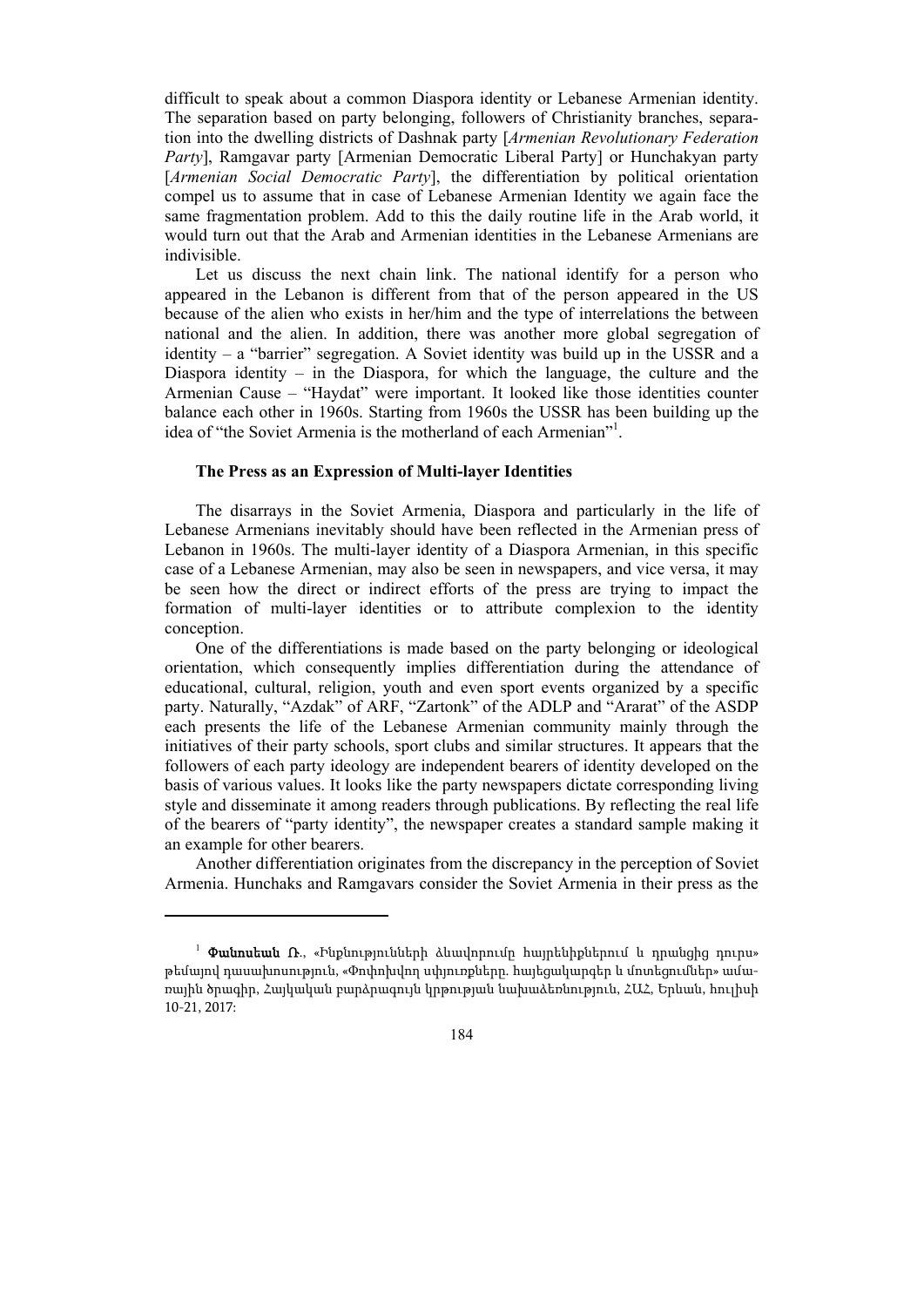homeland and the center of Armenian people, meantime the Lebanese Armenians consider themselves as the direct observers of events occurring Soviet Armenia. Although not rejecting the existence of a homeland, "Azdak" of ARF sets a boundary between the Diaspora life and the socialist life of Soviet Armenia taking the status of mainly an outside observer-criticizers focusing on the idea of free, independent and unified Armenian nation, Armenian Diaspora and on the co-patriots not entrained by socialists ideology.

"Ararat" and "Zartonk" sometimes have addressed the routine and ceremonial activities of administrative structures of the SA (Soviet Armenia) trying to put the reader's identity on the same plane with the identity of a person living in Armenia and even with the identity of a bearer of Soviet ideology or with the identity of the citizens of Soviet republics, abolishing the territorial barrier<sup>1</sup>. However, the identification was made only among the "patriots of Armenia" of the Diaspora – those who accepted the Soviet system established in Armenia. The other side, which was identified with Dashnaks and was found as though being in conspiracy relations with imperialist countries against the Soviet Union<sup>2</sup> were left beyond the perimeter<sup>3</sup>. The Soviet Armenia was presented as an embodiment of the peace and hopes of oppressed people4 , which again is the product of Bolshevik ideology. To some extent this may be seen as an outline of a pan-soviet citizenship, which is strongly criticized by the Dashnak newspaper stating that the Diaspora Armenians, who are the followers of Soviet ideology have also rejected the homeland, land, nation, history, and for them it makes no difference whether Karabakh is an Armenian or a Soviet land as it belongs to "the family of Soviet homelands"<sup>5</sup>.

Unlike "Zartonk" and "Ararat", "Azdak" did not link the present and future of Armenian people with the Soviet Union and strongly condemned those who persuaded the Armenians of Armenia and Diaspora to admit the loss of independence and accept the idea of becoming a part of one empire<sup>6</sup>.

The fragmented identity of Diaspora Armenian comes from the different attitude and perception of the past and history, which stipulate the development of the identity and the issue of reflecting the nuances of identities in periodicals. Because of different

<sup>&</sup>lt;sup>1</sup> For example: The best sons of Diaspora together with the progressive forces of foreign countries shoulder-to-shoulder were struggling heroically for the victory of ideology of Great October Revolution (**Վանիկ**, Հոկտեմբերեան Յեղափոխութեան Յիսնամեակին` Անտոն Քոչինեանի Ճառին առթիւ // «Արարատ», 1967, թիվ 8, 24-ը նոյեմբերի):

 $^2$  **Անդրէասեան Ա**., Հայկական դատին նոր հանգրուանը // «Արարատ», 1967, թիվ 273, 23-

<sup>ը</sup> օգոստոսի: <sup>3</sup> "Azdak" uses the word "*hayastanaser* – the patriot of Armenia" - artificially imported from a foreign culture to specify 2 groups of people: one group, inspired by homeland nostalgia, ingenuously identifies the Armenia with current authorities. The other exploits the name of Armenia for the sake of powers, confess the Soviet as a goal subordinating to it the homeland and seeing the Armenia exclusively as a Soviet entity (Հայրենասէրն ու «Հայաստանասէր»ը // «Ազդակ», 1963, թիվ 121, 26-ը հուլիսի):

<sup>&</sup>lt;sup>։</sup> **Վանիկ**, Հին ժողովուրդի նոր վերելքը // «Արարատ», 1967, թիվ 201, 8-ը հուլիսի։

 $^5$  **Արմէն Ազատ**, Հայաստանի եւ սփիւռքի հայութեան փոխ-յարաբերութեան մասին // «Ազդակ», 1963, թիվ 117, 22-ը հուլիսի:

<sup>6</sup> Ընկ. Բ. Փափազեանի խօսքը Հ.Յ.Դ.ի 75ամեակին առիթով // «Ազդակ», 1965, թիվ 244, 18 ը դեկտեմբերի: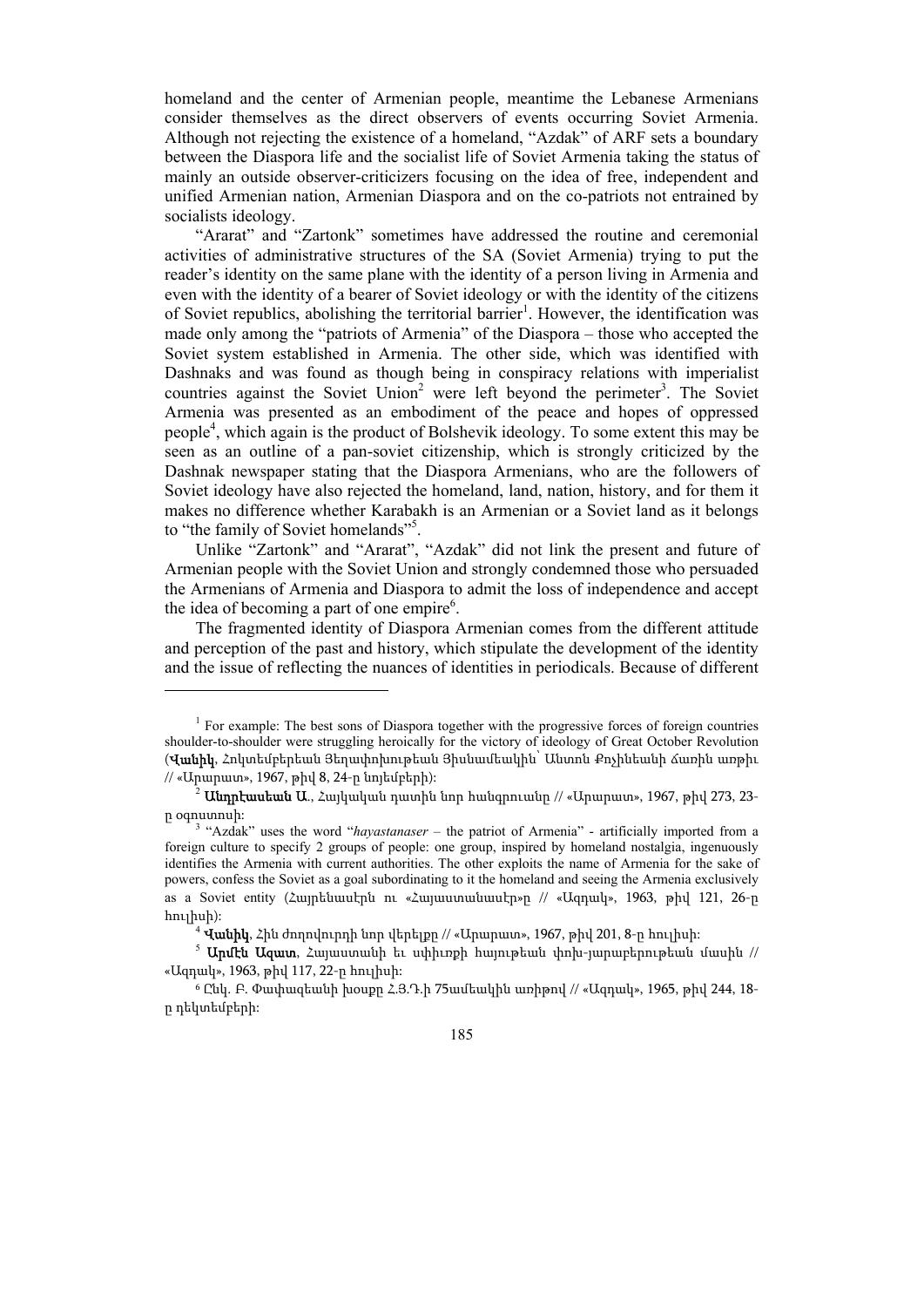attitude of parties to the relations between ARF and Young Turks, to the issues of the creation of the first Armenian Republic, Sardarabat heroic battle, self-defence struggle, the Armenian Cause, "Zartonk" and "Ararat", "Azdak" were speaking from their own positions compelling the readers to perceive their identity through party stereotypes. For example, Hunchak press completely neglects the role and the importance of the first Republic: "October gave us the statehood"<sup>1</sup>, "In 1918-1920 Armenia had boundless tragic misery, epidemics, hunger, anarchy and terrorist despoty, but lacked simple "freedom""  $\ldots$ <sup>2</sup>. In concert with pro-Russian position, the Sardarabat and other historic events and the glory of victory was attributed to the Bolshevik army. Meantime the glory of self-protection struggle was attributed to Dashnaks, veiling the feebleness of some of its activists $3$ .

However, when speaking about culture, Armenian national education and child education, the press did not manifest separatism. On one side, the newspapers presented the national values and great Armenian peoples, on the other side they promote the development of a consciousness of being the bearer of that heritage and of a national proudness.

In general all the three newspapers circulate the idea of a common nation, homeland and Armenian identity. Merely two of the newspapers see the life of that common homeland with the soviet administration, while the other struggles against it. As a result, the splitting of political orientations and of value perceptions among Diaspora Armenians cause the divergence of Soviet Armenia – homeland as well.

# Գայանե Ավագյան – Սփյուռքյան ինքնությունը և մամուլը (1960-ական թթ. լիբանանահայ պարբերականների օրինակով)

Ազգային ինքնության պահպանումն ամենօրյա խնդիր է հայկական Սփյուռքում։ Միջավայրի ներգործությունը, այլ մշակույթի հետ շփումը անխուսափելի կնիք են թողնում անհատի ինքնության վրա։ Ծագում է Սփյուռքում ապրողի ինքնության տարանջատման անհրաժեշտություն։ Սփյուռքյան ինքնությունը ճկուն է, իրավիճակային, կարող է յուրաքանչյուր պահ դրսևորվել տարբեր կողմերով։ Նույնիսկ Լիբանանում, որը 1960-ականներին Սփյուռքի կենտրոն էր համարվում, դժվար է խոսել միասնական սփյուռքյան ինքնության մասին։ Ազգային կուսակցությունների (ՀՅԴ, ՌԱԿ, Հնչակյան կուսակցություն) և համապատասխան կրթամշակութային կառույցների կազմակերպված գործունեությունը 1960-ականներին մի կողմից՝ նպաստում էր հայեցի դաստիարակմանը, ազգային արմատների պահպանմանը,

 $^{-1}$  **Վանիկ**, Հոկտեմբերեան Յեղափոխութեան Յիսնամեակին՝ Անտոն Քոչինեանի Ճառին առթիւ:

 $\widehat{\mathbb{P}}$  **Անդրէասեան Ա**., Հայկական դատին նոր հանգրուանը // «Զարթոնք», 1967, թիվ 275, 25ը օգոստոսի:

<sup>&</sup>lt;sup>3</sup> See **Ջաղեթեան Գր**., Դաշնակցական շէֆերի Հայաստանէն փախցուցած գումարները եւ հաշուետուութիւնը // «Զարթոնք», 1968, թիվ 122, 20-ը փետրվարի, Աղան Տարօնեցի, «Պատասխանատուները Տարօնի եղեռնին» // «Զարթոնք», 1968, թիվ 151, 26-ը մարտի, Վեզիրեան Թ., Մի քանի փաստեր խմբապետ Սեպուհի ազգադաւ գործունէութիւնից // «Զարթոնք», 1968, թիվ 78, 27-ը դեկտեմբերի:

<sup>186</sup>